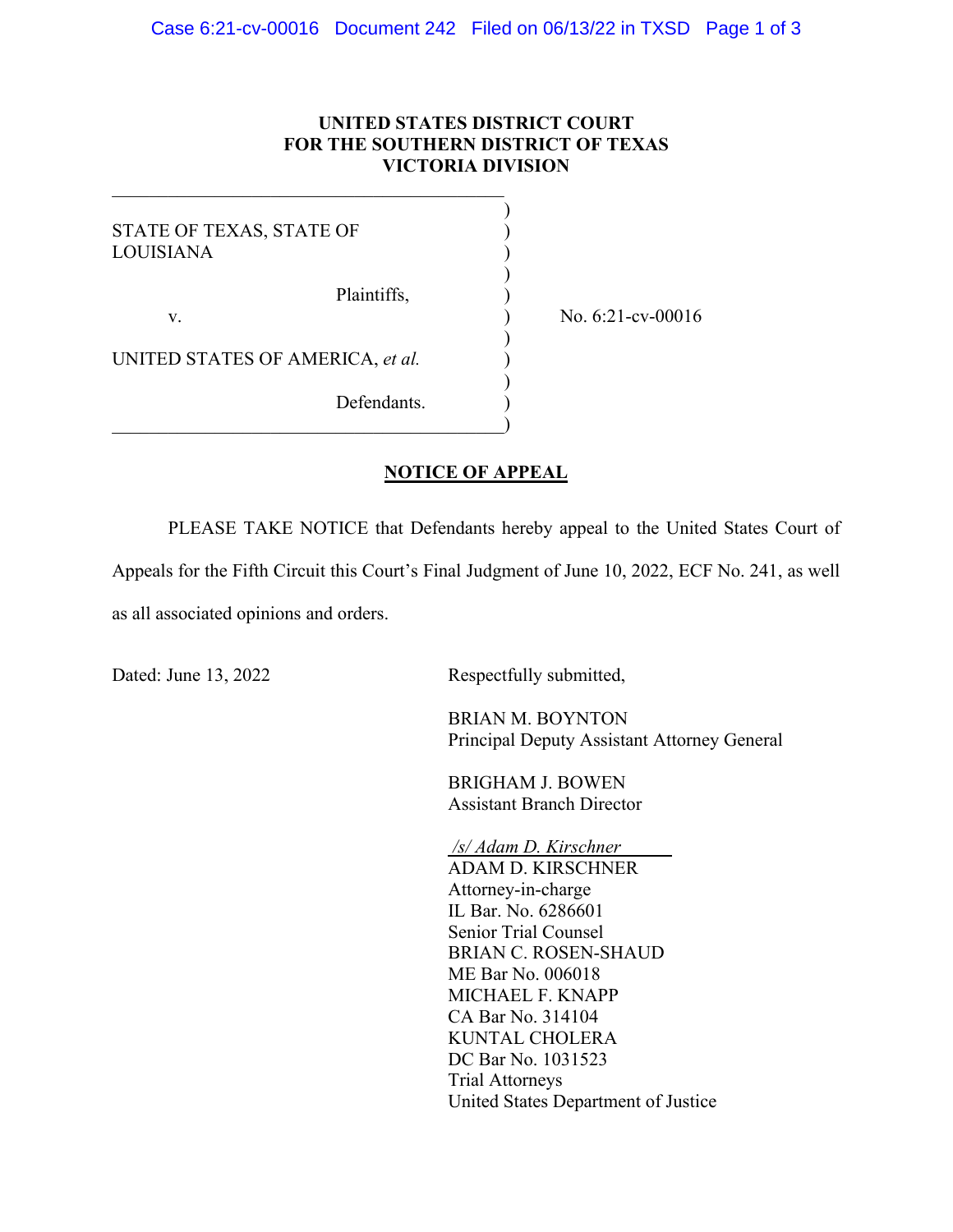Civil Division, Federal Programs Branch Tel: (202) 353-9265 Fax: (202) 616-8460 Email: Adam.Kirschner@usdoj.gov Brian.C.Rosen-Shaud@usdoj.gov Michael.F.Knapp@usdoj.gov Kuntal.Cholera@usdoj.gov

Mailing Address: Post Office Box 883 Washington, D.C. 20044

Courier Address 1100 L Street NW, Room 11020 Washington, D.C. 20005

EREZ REUVENI CA Bar No. 264124 Assistant Director U.S. Department of Justice Civil Division, Office of Immigration Litigation P.O. Box 868, Ben Franklin Station Washington, D.C. 20044 202-307-4293 (telephone) Email: Erez.R.Reuveni@usdoj.gov

*Counsel for Defendants* 

 DANIEL DAVID HU Assistant United States Attorney Chief, Civil Division State Bar No. 10131415 S.D. I.D. 7959 Southern District of Texas 1000 Louisiana, Suite 2300 Houston, TX 77002 Tel: (713) 567-9000 Fax: (713) 718-3300 Daniel.Hu@usdoj.gov

*Local Counsel*